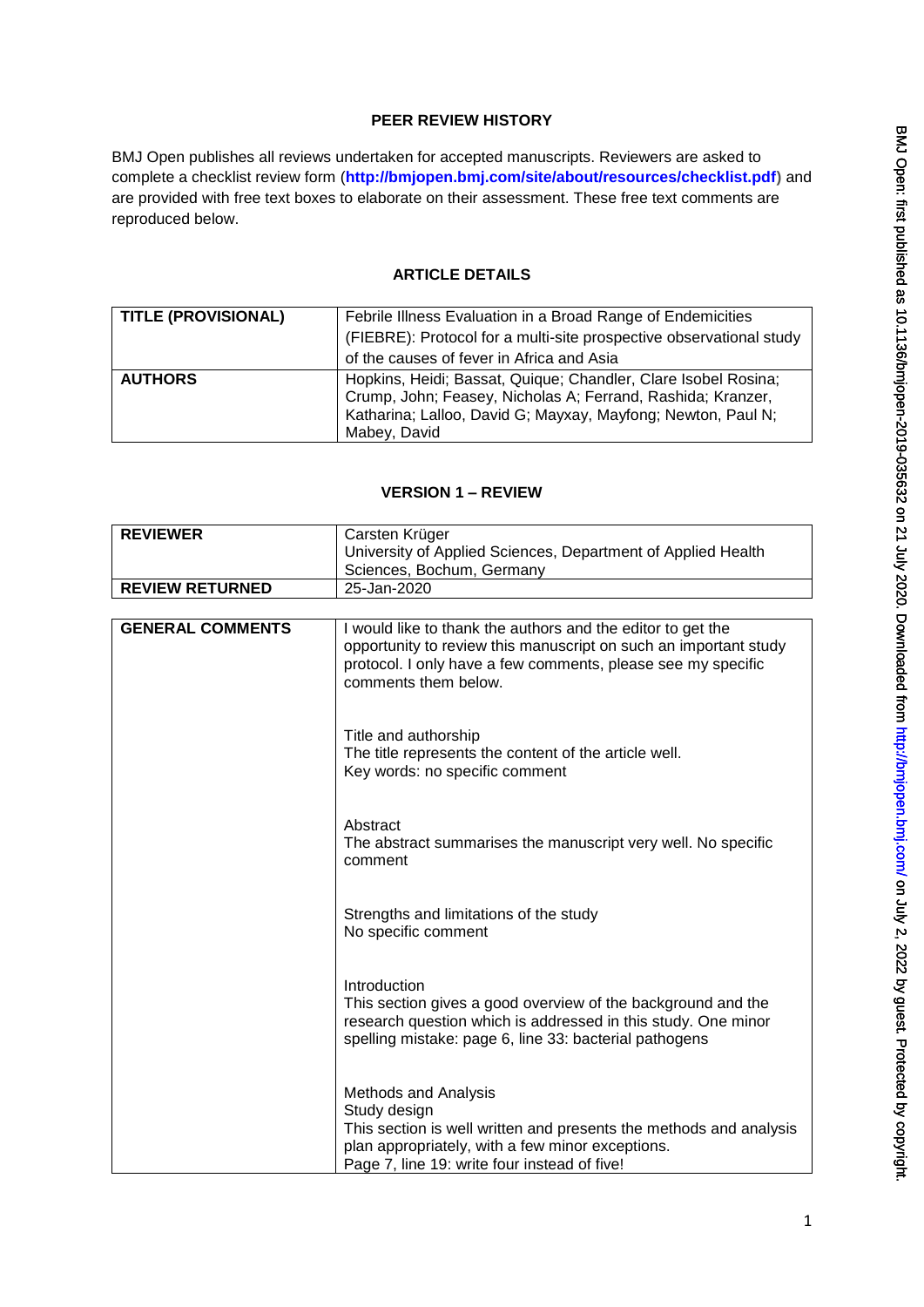| Page 7, lines 45-47: after "other diagnostic tests" insert a remark<br>that these will be mentioned later in tables etc.<br>Page 7, line 53: here already I was curious how the community<br>controls would be selected. It did not become very clear to me<br>after having read the entire manuscript (see below).<br>Study sites, population and participant selection<br>Page 8, line 21/22: same comment as above<br>Data and sample collection at the time of patient enrolment (day 0)<br>Page 9, lines 29-31: urine collection in young children is<br>notoriously difficult. How can the authors ensure that they get a<br>clean urine sample without contamination??? Please explain this.<br>Otherwise many urine sample results will be prone to<br>contamination, hence results would be unreliable.<br>Data and sample collection at the time of patient follow-up (day 28)<br>Page 9, line 57: how will the authors collect data on patients who<br>are lost to follow-up or have died (perhaps even in community at<br>home, not in a health facilty)??? Please explain.<br>Data and sample collection for control participants<br>Please clarify in this section where the controls are recruited: in<br>the outpatient department? At home? This is not clear to me. Then<br>how can the authors justify blood collection in these controls?<br>What is the benefit for them? Please explain.<br>Health care utilisation survey for estimation of incidence of<br>infections<br>No comment<br>Qualitative research methods<br>No comment<br>Specific laboratory assessments<br>No comment<br>Sample archive<br>No comment<br>Data sharing<br>No comment<br>Sample size considerations<br>No comment<br>Data analysis plan for primary outcomes<br>No comment<br>Ethics and dissemination<br>No comment<br>Patient and public involvement<br>No comment |
|-------------------------------------------------------------------------------------------------------------------------------------------------------------------------------------------------------------------------------------------------------------------------------------------------------------------------------------------------------------------------------------------------------------------------------------------------------------------------------------------------------------------------------------------------------------------------------------------------------------------------------------------------------------------------------------------------------------------------------------------------------------------------------------------------------------------------------------------------------------------------------------------------------------------------------------------------------------------------------------------------------------------------------------------------------------------------------------------------------------------------------------------------------------------------------------------------------------------------------------------------------------------------------------------------------------------------------------------------------------------------------------------------------------------------------------------------------------------------------------------------------------------------------------------------------------------------------------------------------------------------------------------------------------------------------------------------------------------------------------------------------------------------------------------------------------------------------------------------------------------------|
| <b>Discussion</b><br>This is quite short, but discusses the expected outcome and<br>implications well enough.                                                                                                                                                                                                                                                                                                                                                                                                                                                                                                                                                                                                                                                                                                                                                                                                                                                                                                                                                                                                                                                                                                                                                                                                                                                                                                                                                                                                                                                                                                                                                                                                                                                                                                                                                           |
| Competing interests/Author contributions/Funding and<br>Acknowledgements<br>No comments.                                                                                                                                                                                                                                                                                                                                                                                                                                                                                                                                                                                                                                                                                                                                                                                                                                                                                                                                                                                                                                                                                                                                                                                                                                                                                                                                                                                                                                                                                                                                                                                                                                                                                                                                                                                |
| References<br>No comments.                                                                                                                                                                                                                                                                                                                                                                                                                                                                                                                                                                                                                                                                                                                                                                                                                                                                                                                                                                                                                                                                                                                                                                                                                                                                                                                                                                                                                                                                                                                                                                                                                                                                                                                                                                                                                                              |
| Text box<br>No comment                                                                                                                                                                                                                                                                                                                                                                                                                                                                                                                                                                                                                                                                                                                                                                                                                                                                                                                                                                                                                                                                                                                                                                                                                                                                                                                                                                                                                                                                                                                                                                                                                                                                                                                                                                                                                                                  |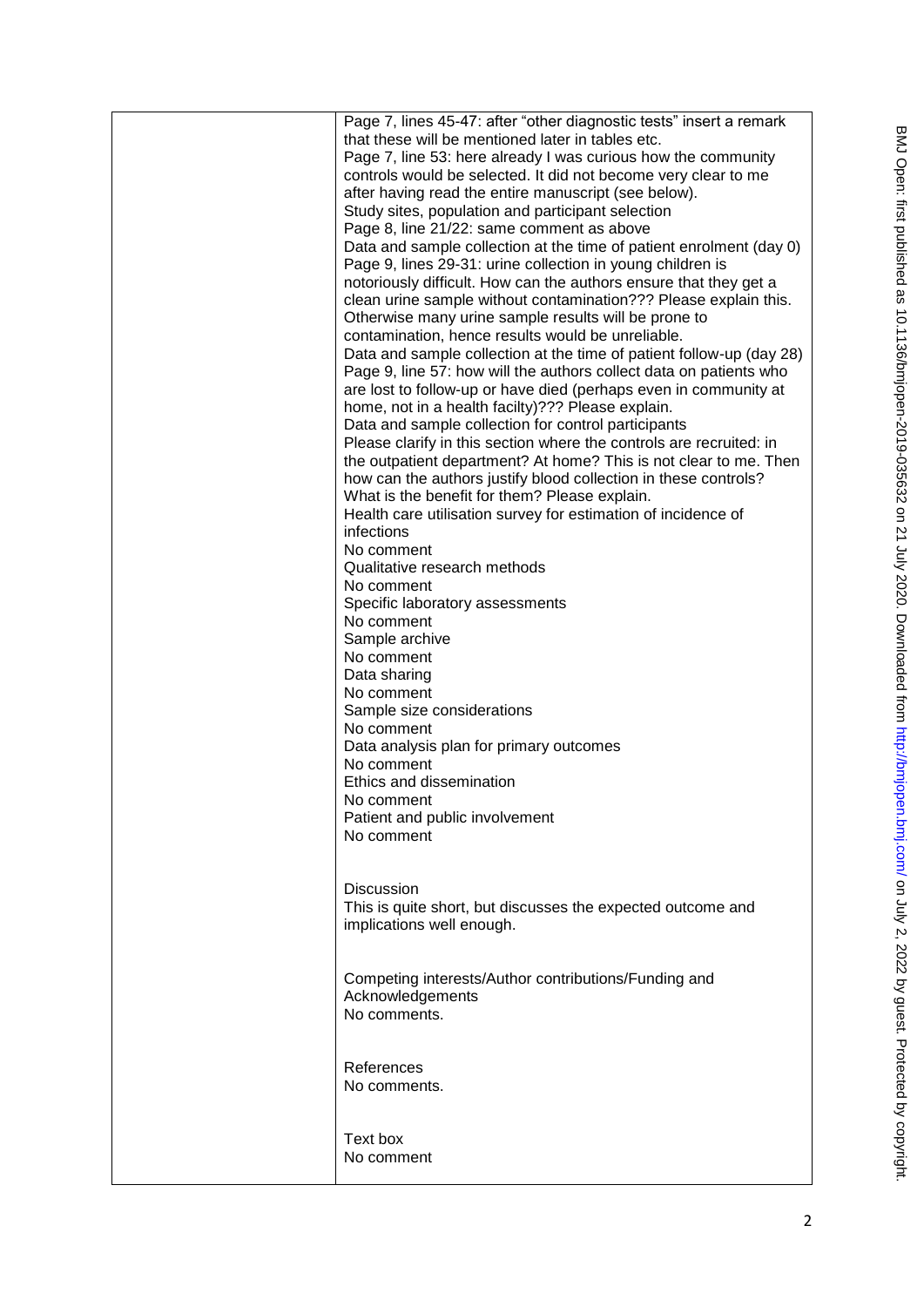| Tables                                                             |
|--------------------------------------------------------------------|
| Table 1: no comment.                                               |
| Table 2a: line 25: fungaemia? The urine testing seems a little bit |
| simple, no microscopy possible?                                    |
| Table 2b: No comment                                               |
| Table 2c: line 41: viraemia?                                       |

### **VERSION 1 – AUTHOR RESPONSE**

*Reviewer: 1 Reviewer Name Carsten Krüger Institution and Country University of Applied Sciences, Department of Applied Health Sciences, Bochum, Germany Please state any competing interests or state 'None declared': None declared Please leave your comments for the authors below I would like to thank the authors and the editor to get the opportunity to review this manuscript on such an important study protocol. I only have a few comments, please see my specific comments them below. Title and authorship* 

*The title represents the content of the article well. Key words: no specific comment Abstract The abstract summarises the manuscript very well. No specific comment* 

*Strengths and limitations of the study No specific comment* 

### *Introduction*

*This section gives a good overview of the background and the research question which is addressed in this study. One minor spelling mistake: page 6, line 33: bacterial pathogens* 

We would like to thank the reviewer for these kind comments on the overall value of the study protocol and the early sections of this manuscript. We have corrected the spelling mistake indicated, to "bacterial pathogens" (Introduction, page 5, line 18).

*Methods and Analysis Study design This section is well written and presents the methods and analysis plan appropriately, with a few*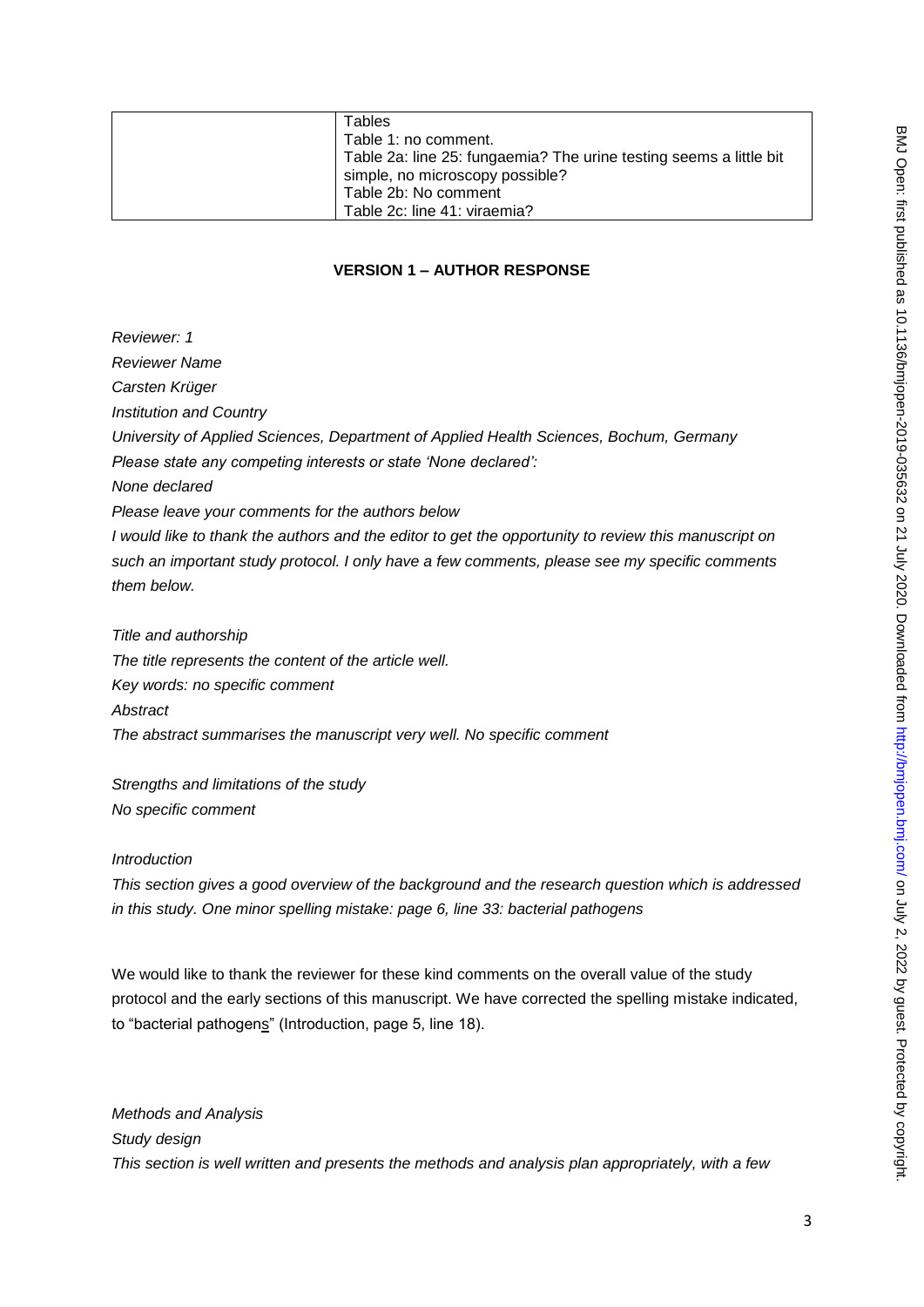*minor exceptions. Page 7, line 19: write four instead of five!* 

We thank the reviewer for catching this error in the original manuscript. All references to the number of study sites (including this one, now page 6, line 9) now correctly say "five" instead of "four", due to the addition of a fifth study site in the time since our original manuscript submission, as described in our final comments at the end of this response letter.

*Page 7, lines 45-47: after "other diagnostic tests" insert a remark that these will be mentioned later in tables etc.* 

This remark has been added (page 6, lines 25-26).

*Page 7, line 53: here already I was curious how the community controls would be selected. It did not become very clear to me after having read the entire manuscript (see below).* 

*Study sites, population and participant selection Page 8, line 21/22: same comment as above* 

We thank the reviewer for identifying this gap, and have addressed these comments in the subsection on "Data sample collection for control participants", as detailed below.

*Data and sample collection at the time of patient enrolment (day 0)* 

*Page 9, lines 29-31: urine collection in young children is notoriously difficult. How can the authors ensure that they get a clean urine sample without contamination??? Please explain this. Otherwise many urine sample results will be prone to contamination, hence results would be unreliable.* 

Getting urine samples, much less clean-catch samples, from young children is indeed difficult! We have added a parenthetical note to this effect (page 8, lines 18-19): "...a urine sample is collected from patients aged <2 years (using clean-catch methods where possible, although this is recognized to be challenging), and from…" We anticipate needing to describe the methods used, and the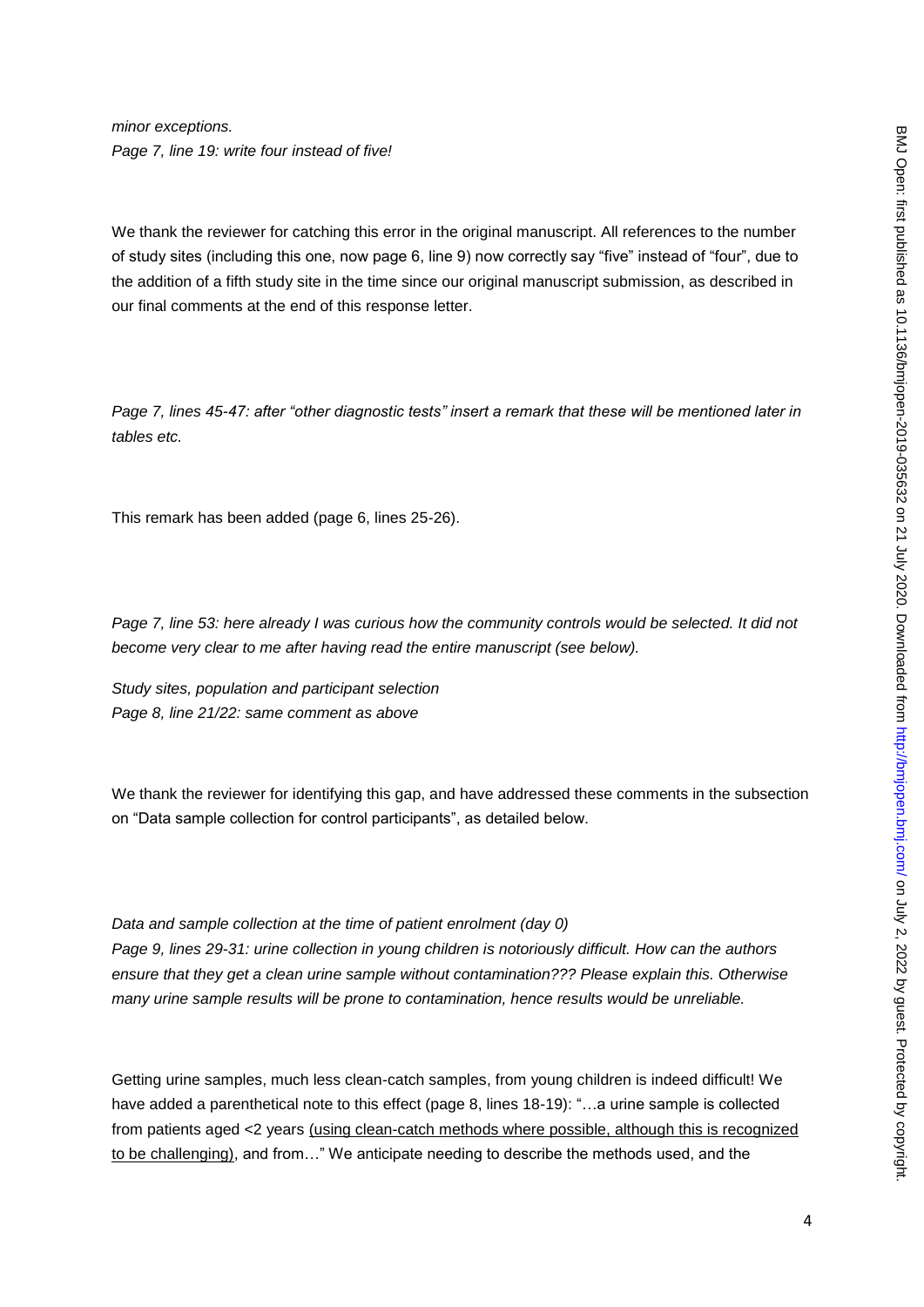implications for urine dipstick and microbiology results of contaminated (or unobtained) samples, in greater detail in future manuscripts reporting study results.

*Data and sample collection at the time of patient follow-up (day 28) Page 9, line 57: how will the authors collect data on patients who are lost to follow-up or have died (perhaps even in community at home, not in a health facilty)??? Please explain.* 

This is a good question; we have added information to answer it briefly as follows (page 9, lines 3-5): "In the event that a patient is lost to follow-up or deceased, information is collected from other household members where possible."

#### *Data and sample collection for control participants*

*Please clarify in this section where the controls are recruited: in the outpatient department? At home? This is not clear to me. Then how can the authors justify blood collection in these controls? What is the benefit for them? Please explain.* 

As above, we thank the reviewer for identifying this gap, and agree that this should be clarified in the manuscript. We have added the following brief explanation (page 9, lines 15-16 and 18-21): "Potential control participants are approached at their place of residence by study staff, with assistance from established community health workers where locally appropriate. Controls are recruited twice monthly at each site and enrolled if they, or their parents/guardians, provide informed consent. The informed consent document and process for controls includes an explanation that control participants are not likely to benefit directly from study participation, but that their participation may lead to better understanding of febrile illnesses in their community and others like it."

*Health care utilisation survey for estimation of incidence of infections No comment Qualitative research methods No comment Specific laboratory assessments No comment Sample archive No comment Data sharing*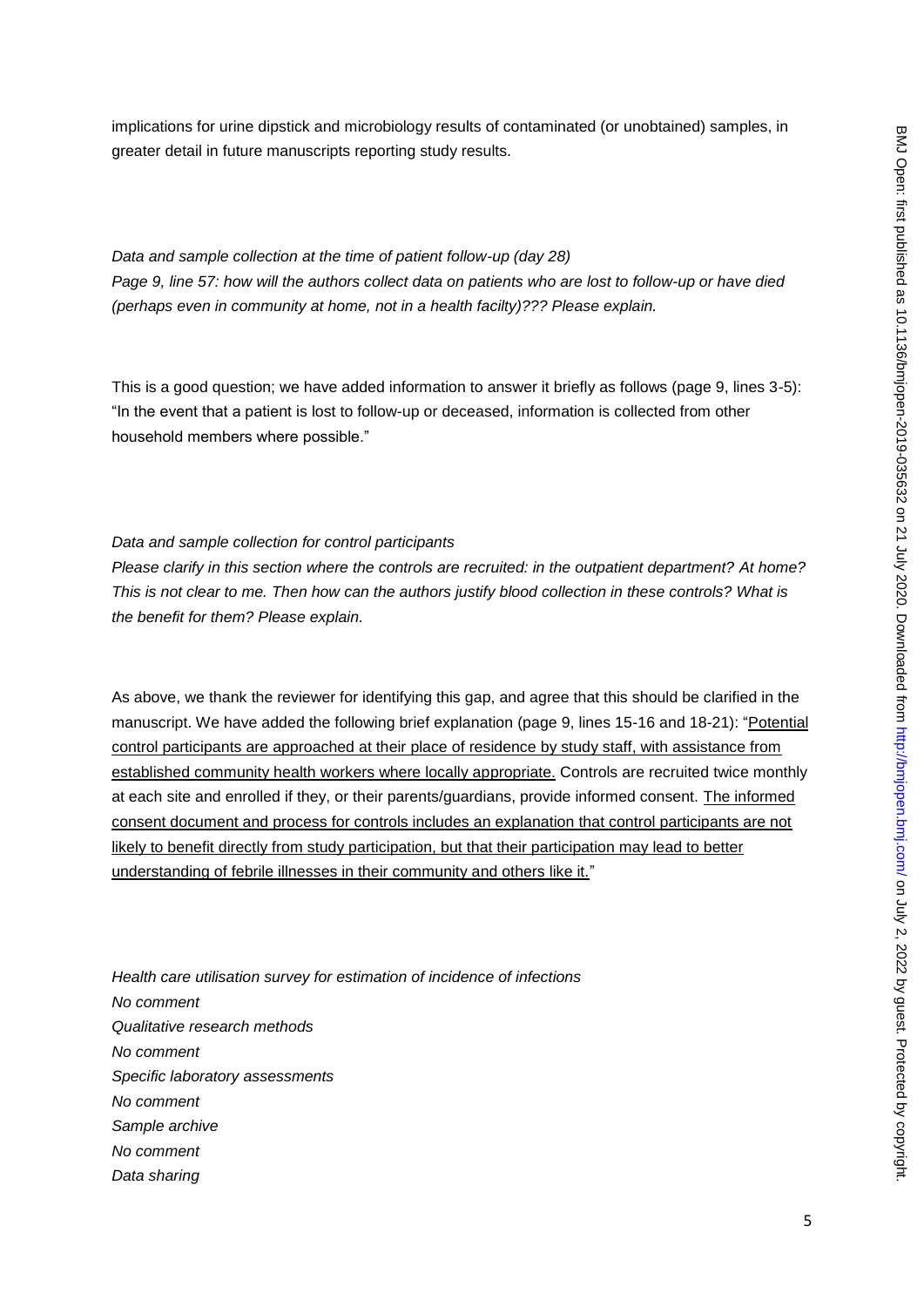*No comment Sample size considerations No comment Data analysis plan for primary outcomes No comment Ethics and dissemination No comment Patient and public involvement No comment* 

#### *Discussion*

*This is quite short, but discusses the expected outcome and implications well enough.* 

*Competing interests/Author contributions/Funding and Acknowledgements No comments.* 

*References No comments.* 

*Text box No comment* 

*Tables Table 1: no comment. Table 2a: line 25: fungaemia? The urine testing seems a little bit simple, no microscopy possible?* 

We have changed the spelling of "fungemia" to "fungaemia" as suggested; we are happy to use whichever spelling is preferred by *BMJ Open* editorial staff. Performing urine microscopy at the study sites would add substantially to the workload for study lab staff, and our estimation is that urine dipstick (for leucocyte esterase and nitrites, as described) gives adequate information to guide decisions on whether or not to perform culture urine. We have not changed the manuscript text or table to address this further.

*Table 2b: No comment Table 2c: line 41: viraemia?* 

We have changed the spelling of "viremia" to "viraemia" as suggested; we are happy to use whichever spelling is preferred by *BMJ Open* editorial staff.